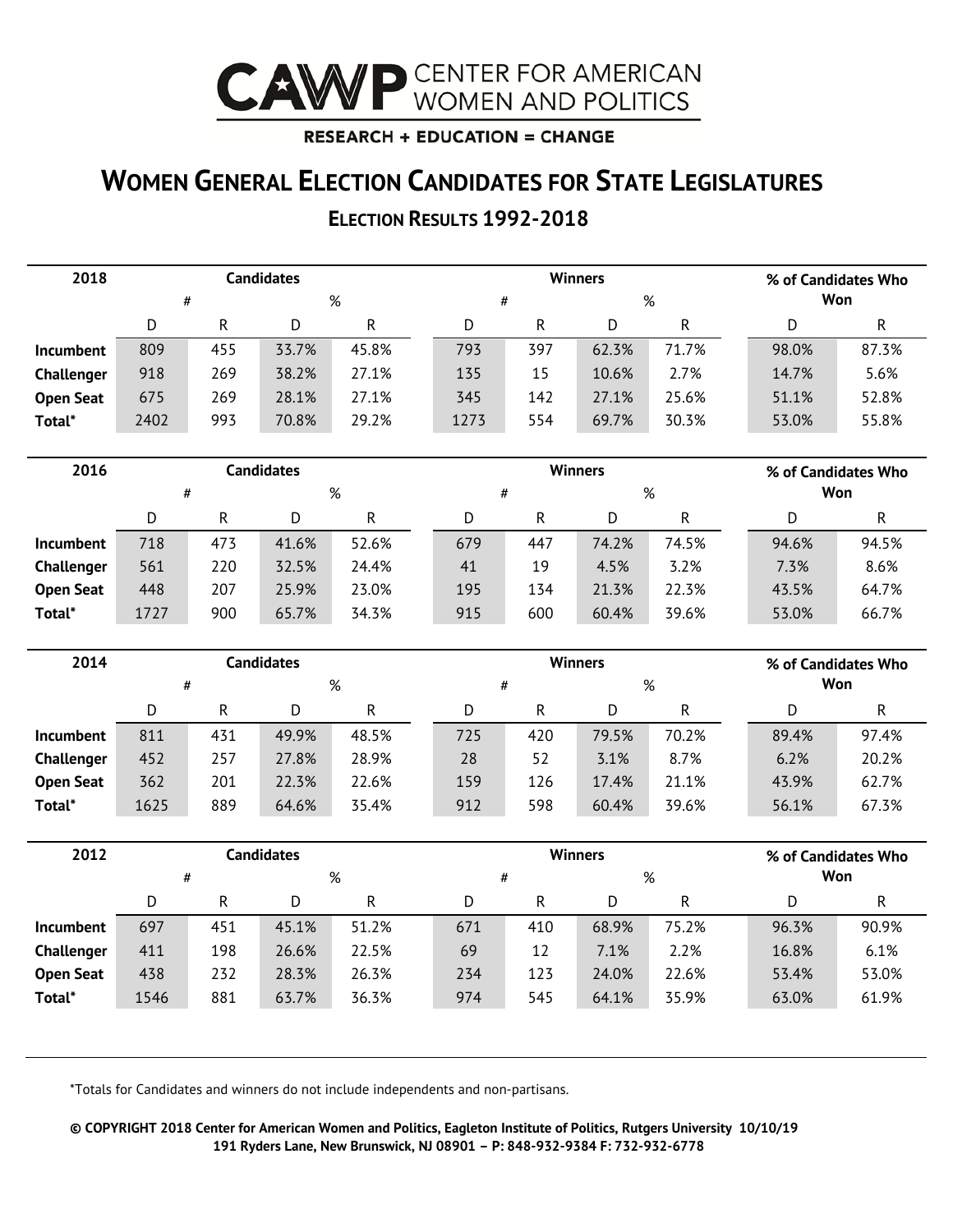# **WOMEN GENERAL ELECTION CANDIDATES FOR STATE LEGISLATURES**

### **ELECTION RESULTS 1992-2018 (CONT.)**

| 2010             |      |             | Candidates |       |     |     | <b>Winners</b> |       |       | % of Candidates Who |
|------------------|------|-------------|------------|-------|-----|-----|----------------|-------|-------|---------------------|
|                  | #    |             |            | %     | #   |     | %              |       | Won   |                     |
|                  | D    | R<br>R<br>D |            |       | D   | R   |                | R     | D     | R                   |
| <b>Incumbent</b> | 892  | 351         | 55.4%      | 38.4% | 720 | 346 | 80.9%          | 60.5% | 80.7% | 98.6%               |
| Challenger       | 323  | 348         | 20.1%      | 38.1% | 6   | 87  | 0.7%           | 15.2% | 1.9%  | 25.0%               |
| <b>Open Seat</b> | 395  | 214         | 24.5%      | 23.4% | 164 | 139 | 18.4%          | 24.3% | 41.5% | 65.0%               |
| Total*           | 1610 | 913         | 63.8%      | 36.2% | 890 | 572 | 60.9%          | 39.1% | 55.3% | 62.7%               |

| 2008              |      |     | Candidates |       |      |     | <b>Winners</b> |       |       | % of Candidates Who |
|-------------------|------|-----|------------|-------|------|-----|----------------|-------|-------|---------------------|
|                   | #    |     |            | %     | #    |     | %              |       |       | Won                 |
|                   | D    | R   | D          | R     |      | R   |                | R     |       | R                   |
| <b>Incumbent</b>  | 809  | 353 | 52.6%      | 45.4% | 790  | 325 | 77.2%          | 75.9% | 97.7% | 92.1%               |
| <b>Challenger</b> | 406  | 240 | 26.4%      | 30.8% | 47   | 16  | 4.6%           | 3.7%  | 11.6% | 6.7%                |
| <b>Open Seat</b>  | 323  | 185 | 21.0%      | 23.8% | 186  | 87  | 18.2%          | 20.3% | 57.6% | 47.0%               |
| Total*            | 1538 | 778 | 66.4%      | 33.6% | 1023 | 428 | 70.5%          | 29.5% | 66.5% | 55.0%               |

| 2006             |      |     | Candidates |       |      |     | <b>Winners</b> |       | % of Candidates Who |       |
|------------------|------|-----|------------|-------|------|-----|----------------|-------|---------------------|-------|
|                  |      | #   |            | %     | #    |     | %              |       | Won                 |       |
|                  | D    | R   | D          | R     | D    | R   | D              | R     | D                   | R     |
| <b>Incumbent</b> | 775  | 423 | 49.4%      | 49.8% | 765  | 371 | 73.6%          | 82.8% | 98.7%               | 87.7% |
| Challenger       | 437  | 262 | 27.9%      | 30.9% | 75   | 10  | 7.2%           | 2.2%  | 17.2%               | 3.8%  |
| <b>Open Seat</b> | 356  | 164 | 22.7%      | 19.3% | 200  | 67  | 19.2%          | 15.0% | 56.2%               | 40.9% |
| Total*           | 1568 | 849 | 64.9%      | 35.1% | 1040 | 448 | 69.9%          | 30.1% | 66.3%               | 52.8% |

| 2004             |      |     | Candidates |       |     |     | <b>Winners</b> |       | % of Candidates Who |       |
|------------------|------|-----|------------|-------|-----|-----|----------------|-------|---------------------|-------|
|                  | #    |     |            | %     | #   |     | %              |       | Won                 |       |
|                  | D    | R   | D          | R     |     | R   |                | R     |                     |       |
| <b>Incumbent</b> | 678  | 444 | 50.5%      | 51.5% | 654 | 414 | 78.4%          | 79.6% | 96.5%               | 93.2% |
| Challenger       | 391  | 263 | 29.1%      | 30.5% | 56  | 18  | 6.7%           | 3.5%  | 14.3%               | 6.8%  |
| <b>Open Seat</b> | 274  | 155 | 20.4%      | 18.0% | 124 | 88  | 14.9%          | 16.9% | 45.3%               | 56.8% |
| Total*           | 1343 | 862 | 60.9%      | 39.1% | 834 | 520 | 61.6%          | 38.4% | 62.1%               | 60.3% |

| 2002             |       |     | <b>Candidates</b> |       |     |     | <b>Winners</b> |       | % of Candidates Who |       |
|------------------|-------|-----|-------------------|-------|-----|-----|----------------|-------|---------------------|-------|
|                  | #     |     |                   | %     |     | #   |                | %     | Won                 |       |
|                  | D     | R   | D                 | R     | D   | R   | D              | R     | D                   | R     |
| <b>Incumbent</b> | 725   | 421 | 50.2%             | 47.1% | 665 | 400 | 76.3%          | 70.7% | 91.7%               | 95.0% |
| Challenger       | 373   | 262 | 25.8%             | 29.3% | 47  | 50  | 5.4%           | 8.8%  | 12.6%               | 19.1% |
| <b>Open Seat</b> | 346   | 210 | 24.0%             | 23.5% | 160 | 116 | 18.3%          | 20.5% | 46.2%               | 55.2% |
| Total*           | 1,444 | 893 | 61.8%             | 38.2% | 872 | 566 | 60.6%          | 39.4% | 60.4%               | 63.4% |

**© COPYRIGHT 2018 Center for American Women and Politics, Eagleton Institute of Politics, Rutgers University 10/10/19 191 Ryders Lane, New Brunswick, NJ 08901 – P: 848-932-9384 F: 732-932-6778**